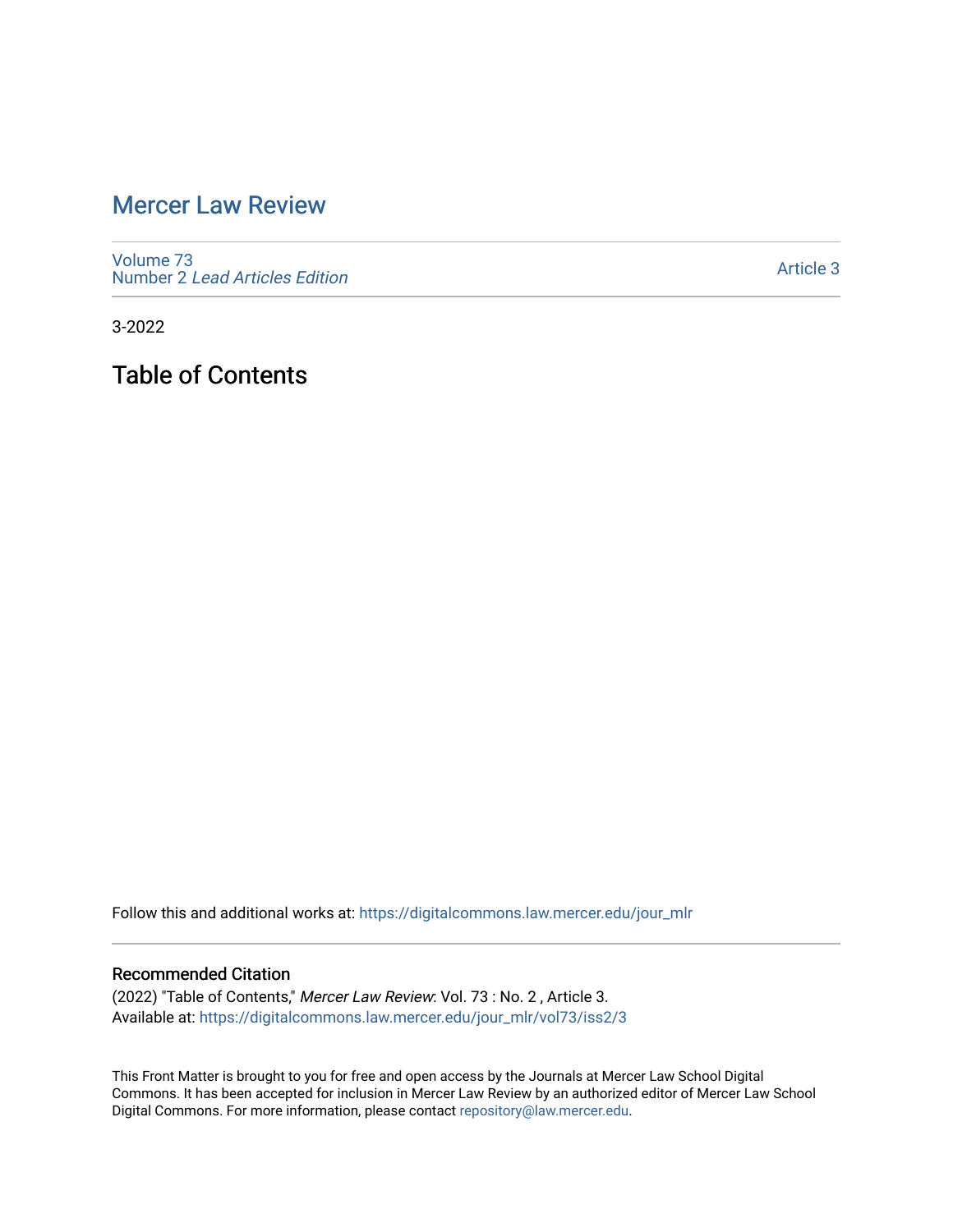# **TABLE OF CONTENTS**

## **LEAD ARTICLES**

### **Articles**

| Social Media Platforms and<br>Free Expression: An Introduction                                                                                                                    | Eric J. Segall    | 459 |  |  |
|-----------------------------------------------------------------------------------------------------------------------------------------------------------------------------------|-------------------|-----|--|--|
| To Be Seen But Not Heard: How<br>the Internet's Negative Impact<br>on Minors' Constitutional<br>Right to Privacy, Speech, and<br>Autonomy Creates a Need for<br>Empathy-By-Design | Jon M. Garon      | 463 |  |  |
| The Protection of Freedom of<br>Expression from Social Media<br>Platforms                                                                                                         | András Koltay     | 523 |  |  |
| Social Media and Democracy<br>after the Capitol Riot, or, A<br>Cautionary Tale of the Giant<br>Goldfish                                                                           | Seth Oranburg     | 591 |  |  |
| Social Media, Section 230,<br>And Free Expression                                                                                                                                 | Russell L. Weaver | 615 |  |  |
| Comments                                                                                                                                                                          |                   |     |  |  |
| Section 230 of the Communications<br>Decency Act: The "Good Samaritan"<br>Law which Grants Immunity to<br>"Bad Samaritans"                                                        | Josh Slovin       | 635 |  |  |
| Burning the House to Roast a Pig:<br>Examining Florida's Controversial<br>Social Media Law                                                                                        | Wes P. Rahn       | 667 |  |  |